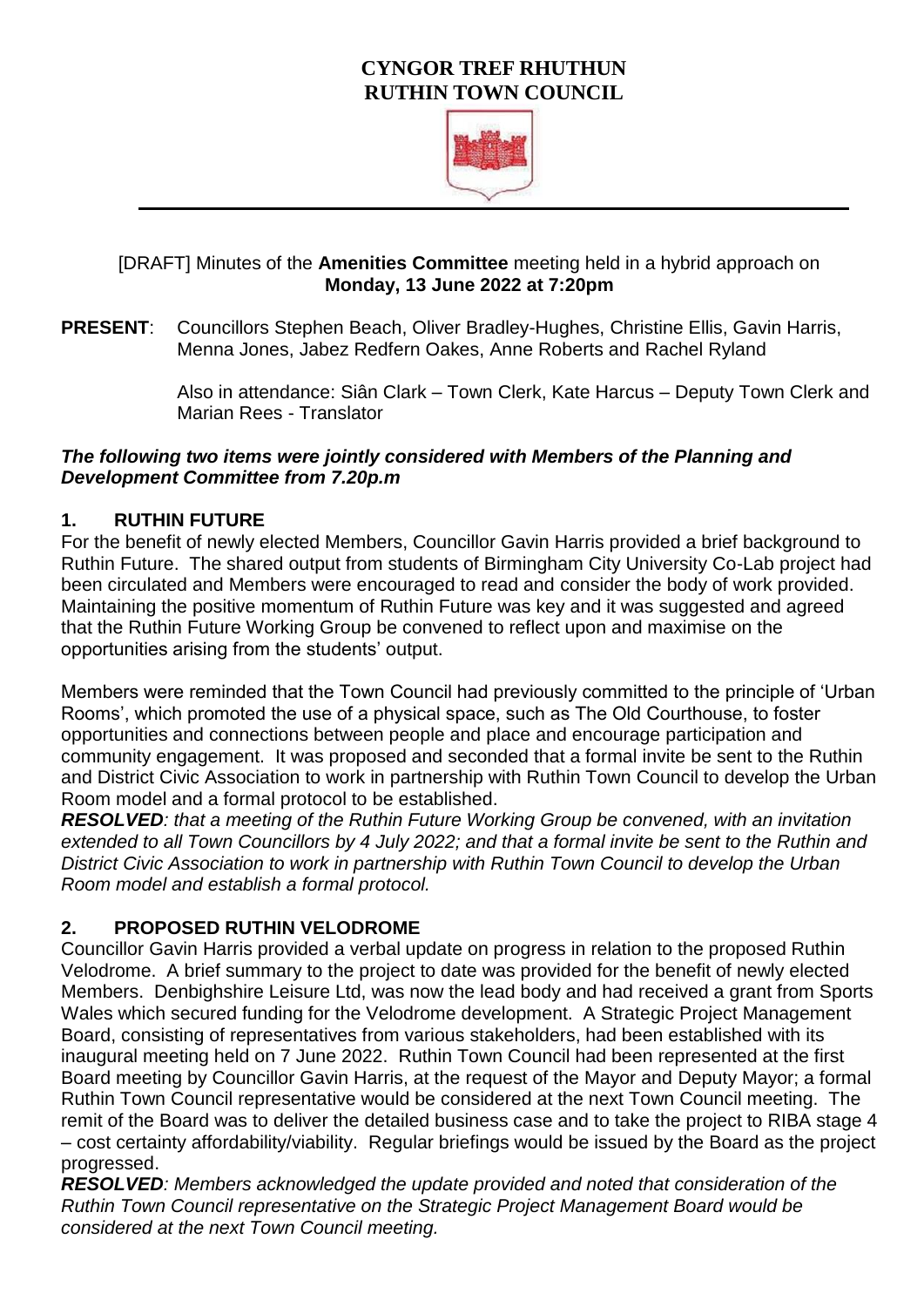## **3. APOLOGIES FOR ABSENCE**

**None** 

## **4. ELECTION OF CHAIR**

Councillor Anne Roberts was proposed and seconded as Chair of the Amenities Committee; there were no other nominations.

*RESOLVED: unanimously that Councillor Roberts be elected Chair of the Amenities Committee for the forthcoming civic year, Councillor Menna Jones was thanked for chairing the Committee for the previous year.* 

## **5. DECLARATIONS OF INTEREST**

None.

## **6. MINUTES OF THE PREVIOUS MEETING**

*RESOLVED: that the minutes of the Amenities Committee meeting held on 3 May 2022 be confirmed as a correct record.* 

## **7. MATTERS ARISING**

None.

## **8. STAR PARK**

The Clerk advised Members that Star Park Residents Association Committee had been successful in being awarded a grant for the Star Park play area refurbishment through the Open Space Commuted Grant Scheme. Full costings for the proposed play equipment and works (including removal and disposal of existing equipment) had been sought and detailed as part of the commuted grant process. A request had been received from the Star Park Residents Association Committee that Ruthin Town Council continue to insure the park once refurbished. The Clerk confirmed that currently play equipment was insured within the Town Council's insurance policy to the value of circa £25,000. It was understood that confirmation on insurance for Star Park was required prior to submitting the order for the play equipment.

Members praised the work and efforts of the Star Park Residents Association Committee and welcomed the granting of the commuted sums to refurbish the play area. It was acknowledged that historically Star Park was included in the Ruthin Town Council insurance policy; it was also known that there had been complexities regarding the deeds and ownership of the land. The principle of Ruthin Town Council supporting the insuring of Star Park was generally agreed, however Members considered that more detailed consideration between representatives of the Star Park Residents Association Committee and Amenities Committee needed to be held regarding the type of support that could be provided to ensure appropriate insurance cover (e.g financial assistance application). *RESOLVED: that a meeting between representatives of the Star Park Residents Association Committee and Amenities Committee be held to consider the type of support that could be provided to ensure appropriate cover.*

#### **9. PURCHASE AND INSTALLATION OF 2 WHEELCHAIR ACCESSIBLE PICNIC BENCHES ON GROUND NEAR PONT-Y-PLANT**

Members considered a report which proposed the purchase and installation of two wheelchair accessible picnic benches on ground near Pont y Plant; the report has been circulated in advance. The proposal had been submitted by Councillor Ethan Jones in response to an approach by a Member of the Public. The report detailed a proposal to locate wheelchair accessible picnic benches on an underused grassed land between Park Road and the River Clwyd; photos of the proposed location and picnic benches had been included.

In discussion Members welcomed the report and fully supported the concept of ensuring access for all. The imminent application to the Levelling Up Fund, as informed by Ruthin Future, included a